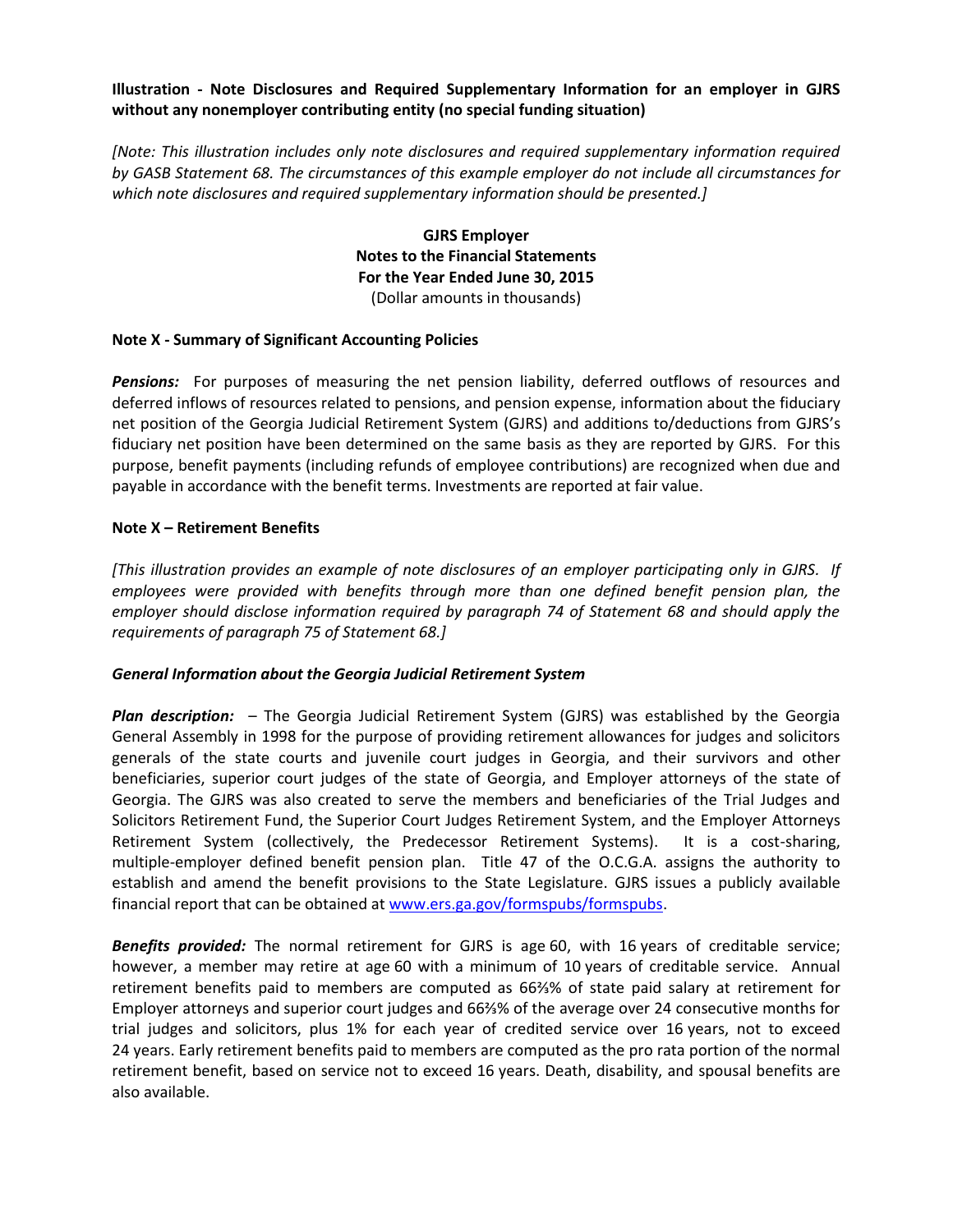*Contributions:* Members are required to contribute 7.5% of their annual salary. Those who became members prior to July 1, 2012 must also contribute an additional 2.5% of their annual salary if spousal benefit is elected. Employer contributions are actuarially determined and approved and certified by the GJRS Board of Trustees.

## *Pension Liabilities, Pension Expense, and Deferred Outflows of Resources and Deferred Inflows of Resources Related to Pensions*

At June 30, 2015, the Employer reported a liability for its proportionate share of the net pension liability. The net pension liability was measured as of June 30, 2014. The total pension liability used to calculate the net pension liability was based on an actuarial valuation as of June 30, 2013. An expected total pension liability as of June 30, 2014 was determined using standard roll-forward techniques. The Employer's proportion of the net pension liability was based on contributions to GJRS during the fiscal year ended June 30, 2014. At June 30 2014, the Employer's proportion was X.XXXXXXXX%, which was an increase (decrease) of X.XX % from its proportion measured as of June 30, 2013.

For the year ended June 30, 2015, the Employer recognized pension expense of \$X,XXX. At June 30, 2015, the Employer reported deferred outflows of resources and deferred inflows of resources related to pensions from the following sources:

|                                                                                                                     | <b>Deferred</b><br><b>Outflows of</b><br><b>Resources</b> |     | <b>Deferred</b><br>Inflows of<br><b>Resources</b> |
|---------------------------------------------------------------------------------------------------------------------|-----------------------------------------------------------|-----|---------------------------------------------------|
| Differences between expected and actual<br>experience                                                               | \$<br>$X, XXX \S$                                         |     | X,XXX                                             |
| Changes of assumptions                                                                                              | X,XXX                                                     |     | X, XXX                                            |
| Net difference between projected and actual<br>earnings on pension plan investments                                 | X,XXX                                                     |     | X, XXX                                            |
| Changes in proportion and differences between<br>Employer contributions and proportionate share<br>of contributions | X,XXX                                                     |     | X,XXX                                             |
| Employer contributions subsequent to the<br>measurement date                                                        | X, XXX                                                    |     |                                                   |
| Total                                                                                                               | \$<br>X,XXX                                               | - S | X,XXX                                             |

Employer contributions subsequent to the measurement date of \$X,XXX are reported as deferred outflows of resources and will be recognized as a reduction of the net pension liability in the year ended June 30, 2016. Other amounts reported as deferred outflows of resources and deferred inflows of resources related to pensions will be recognized in pension expense as follows:

# **Year ended June 30:** 2016  $\frac{1}{2}$  X,XXX 2017 X,XXX 2018 X,XXX 2019 X,XXX 2020 X,XXX Thereafter X, XXX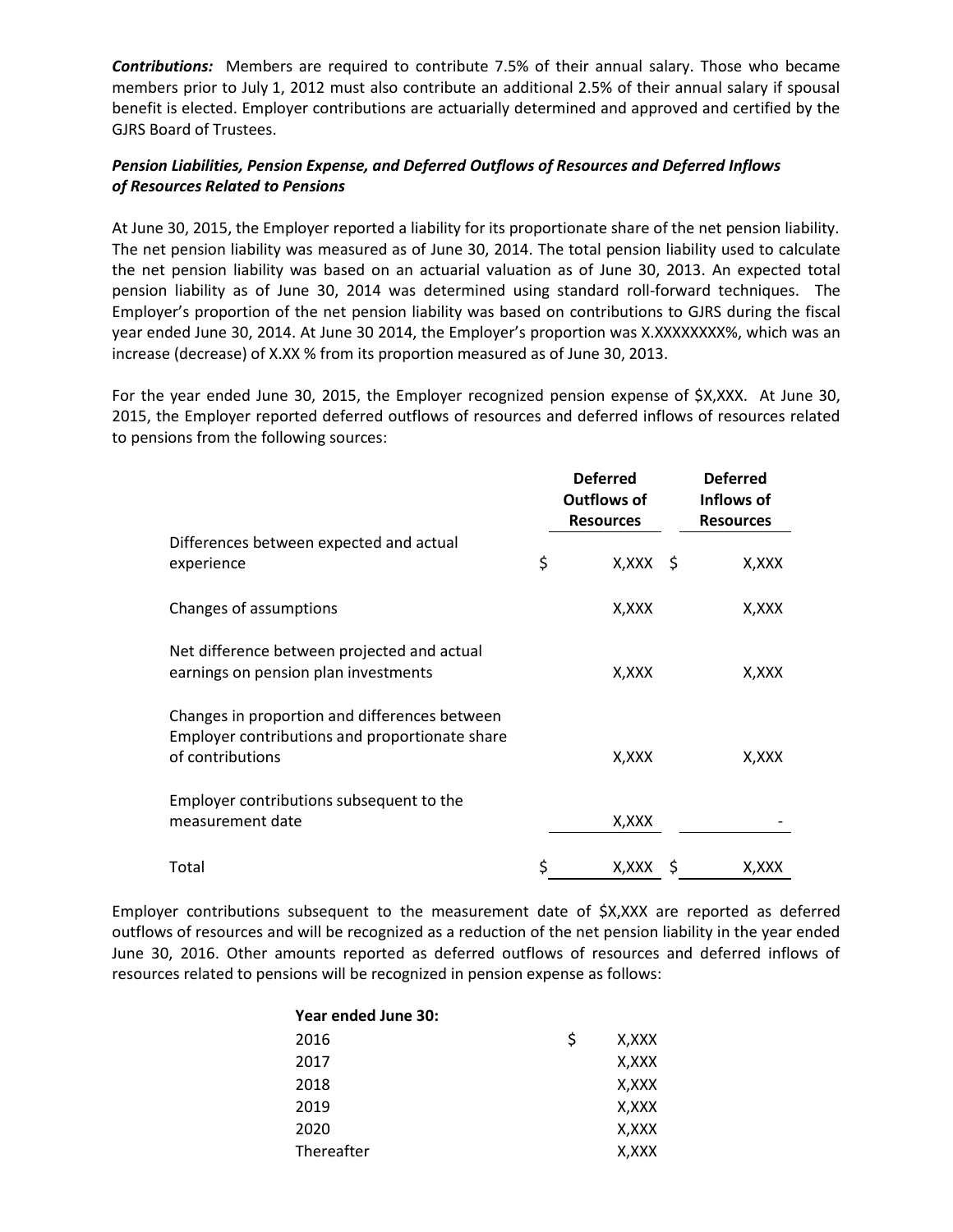*Actuarial assumptions:* The total pension liability as of June 30, 2014 was determined by an actuarial valuation as of June 30, 2013 using the following actuarial assumptions, applied to all periods included in the measurement:

| <b>Inflation</b>          | 3.00%                                          |
|---------------------------|------------------------------------------------|
| Salary increases          | 6.00%, including inflation                     |
| Investment rate of return | 7.50%, net of pension plan investment expense, |
|                           | including inflation                            |

Mortality rates were based on the RP-2000 Combined Mortality Table for the period after service retirement, for dependent beneficiaries, and for deaths in active service, and the RP-2000 Disabled Mortality Table set back eleven years for males for the period after disability retirement.

The actuarial assumptions used in the June 30, 2013 valuation were based on the results of an actuarial experience study for the period July 1, 2004 – June 30, 2009.

The long-term expected rate of return on pension plan investments was determined using a log-normal distribution analysis in which best-estimate ranges of expected future real rates of return (expected nominal returns, net of pension plan investment expense and the assumed rate of inflation) are developed for each major asset class. These ranges are combined to produce the long-term expected rate of return by weighting the expected future real rates of return by the target asset allocation percentage and by adding expected inflation. The target allocation and best estimates of arithmetic real rates of return for each major asset class are summarized in the following table:

| Asset class                             | <b>Target</b><br>allocation | Long-term<br>expected real<br>rate of return* |
|-----------------------------------------|-----------------------------|-----------------------------------------------|
| Fixed income                            | 30.00%                      | 3.00%                                         |
| Domestic large equities                 | 39.70                       | 6.50                                          |
| Domestic mid equities                   | 3.70                        | 10.00                                         |
| Domestic small equities                 | 1.60                        | 13.00                                         |
| International developed market equities | 18.90                       | 6.50                                          |
| International emerging market equities  | 6.10                        | 11.00                                         |
| Total                                   | 100.00%                     |                                               |

\* Rates shown are net of the 3.00% assumed rate of inflation

*Discount rate:* The discount rate used to measure the total pension liability was 7.50 %. The projection of cash flows used to determine the discount rate assumed that plan member contributions will be made at the current contribution rate and that employer and State of Georgia contributions will be made at rates equal to the difference between actuarially determined contribution rates and the member rate. Based on those assumptions, the pension plan's fiduciary net position was projected to be available to make all projected future benefit payments of current plan members. Therefore, the longterm expected rate of return on pension plan investments was applied to all periods of projected benefit payments to determine the total pension liability.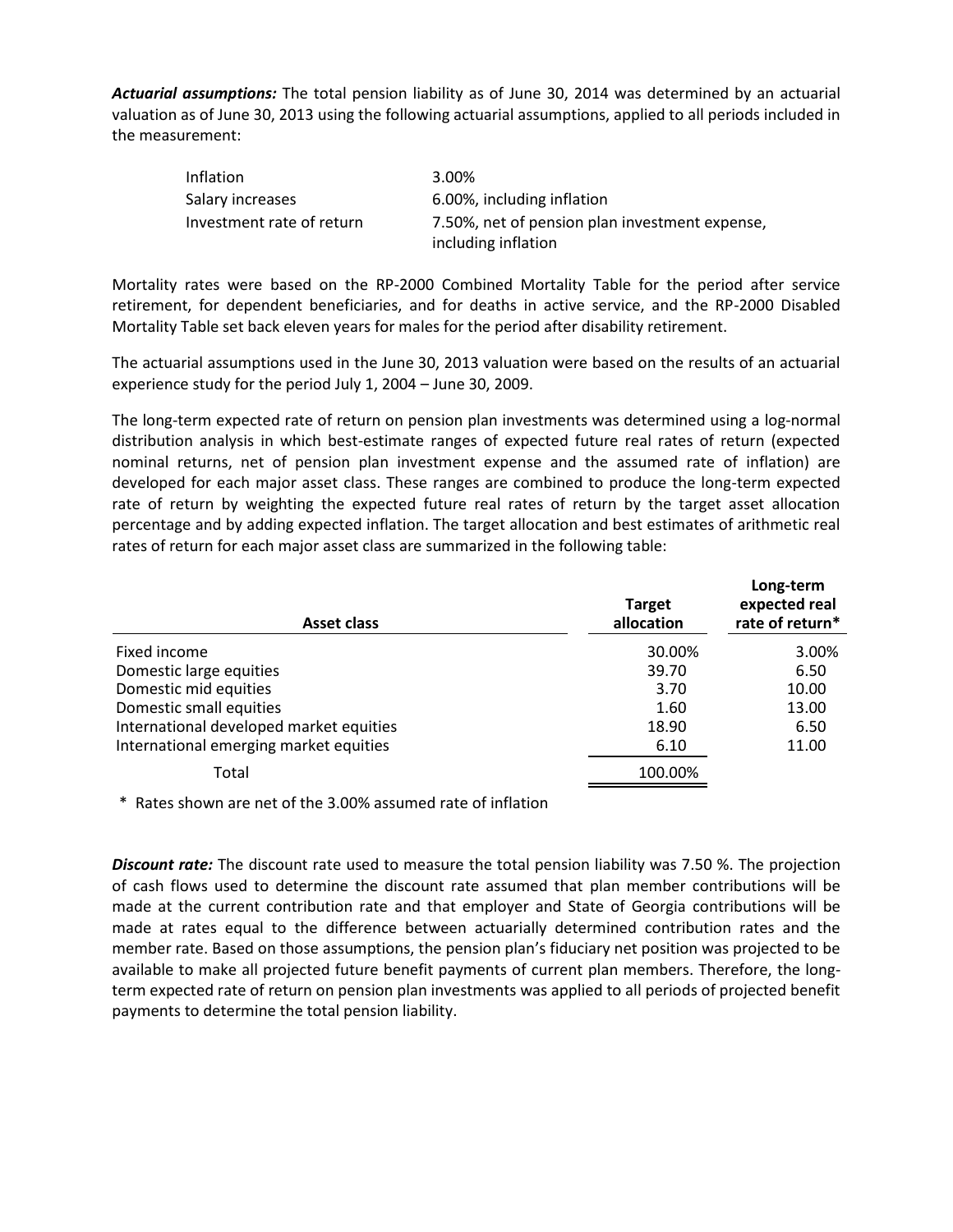*Sensitivity of the Employer's proportionate share of the net pension liability to changes in the discount*  rate: The following presents the Employer's proportionate share of the net pension liability calculated using the discount rate of 7.50 %, as well as what the Employer's proportionate share of the net pension liability would be if it were calculated using a discount rate that is 1-percentage-point lower (6.50 %) or 1-percentage-point higher (8.50 %) than the current rate:

|                                       | 1%                         | Current                  | 1%                         |
|---------------------------------------|----------------------------|--------------------------|----------------------------|
|                                       | <b>Decrease</b><br>(6.50%) | discount rate<br>(7.50%) | <b>Increase</b><br>(8.50%) |
| Employer's proportionate share of the |                            |                          |                            |
| net pension liability                 | XXX.XXX S                  | XXX,XXX \$               | XXX.XXX                    |

*Pension plan fiduciary net position:* Detailed information about the pension plan's fiduciary net position is available in the separately issued GJRS financial report which is publically available at [www.ers.ga.gov/formspubs/formspubs.](http://www.ers.ga.gov/formspubs/formspubs)

### **Payables to the pension plan**

*[If the Employer reported payables to the defined benefit pension plan, it should disclose information required by paragraph 122 of Statement 68.]*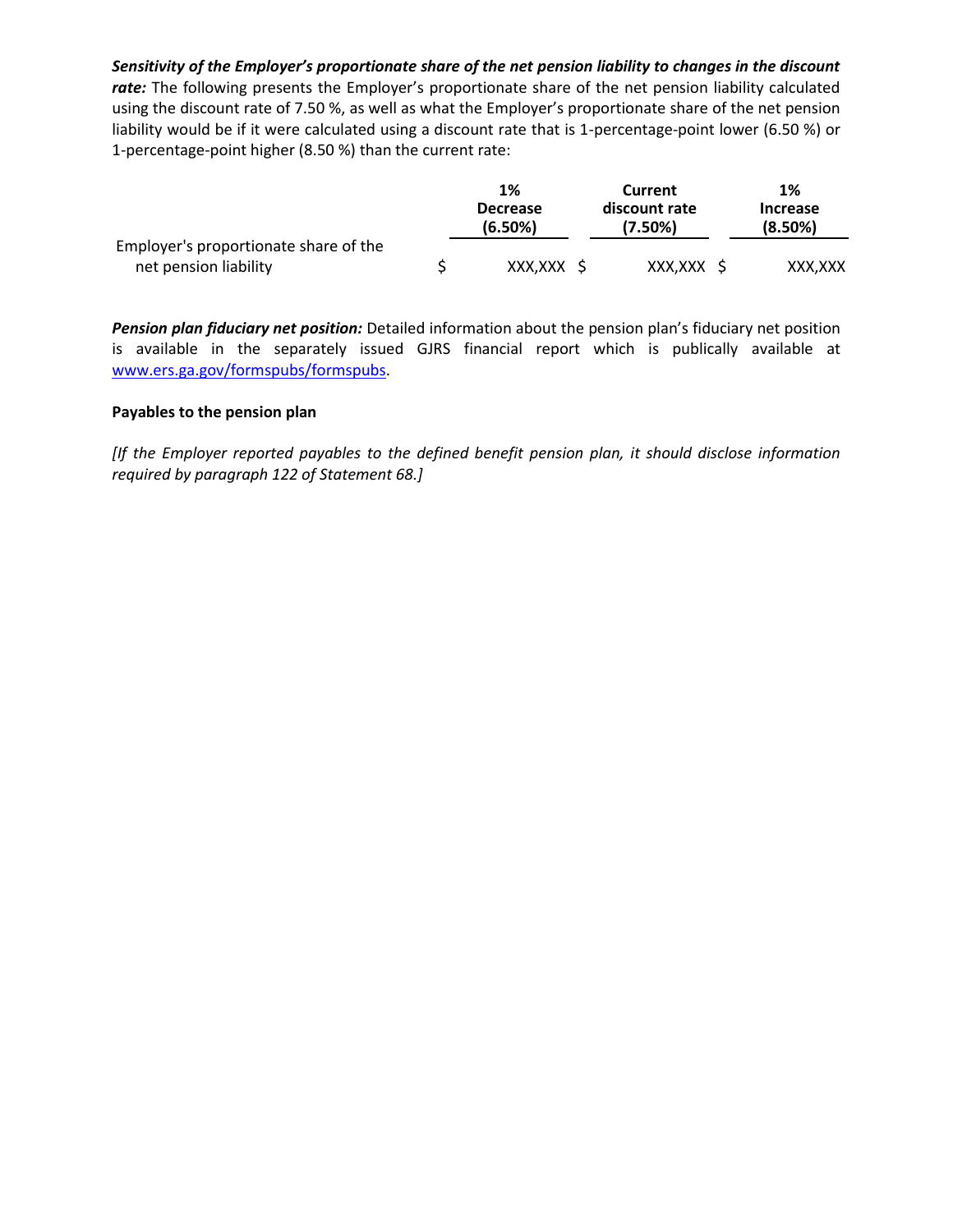## **GJRS Employer Required Supplementary Information Schedule of Proportionate Share of the Net Pension Liability Georgia Judicial Retirement System For the Year Ended June 30** (Dollar amounts in thousands)

|                                                                                                                | 2015         |
|----------------------------------------------------------------------------------------------------------------|--------------|
| Employer's proportion of the net pension liability                                                             | X.XXX%       |
| Employer's proportionate share of the net pension<br>liability                                                 | \$<br>XX.XXX |
| Employer's covered-employee payroll                                                                            | \$<br>XX,XXX |
| Employer's proportionate share of the net pension<br>liability as a percentage of its covered-employee payroll | $X.XX\%$     |
| Plan fiduciary net position as a percentage of the total<br>pension liability (asset)                          | 114.37%      |

*Note: Schedule is intended to show information for the last 10 fiscal years. Additional years will be displayed as they become available.*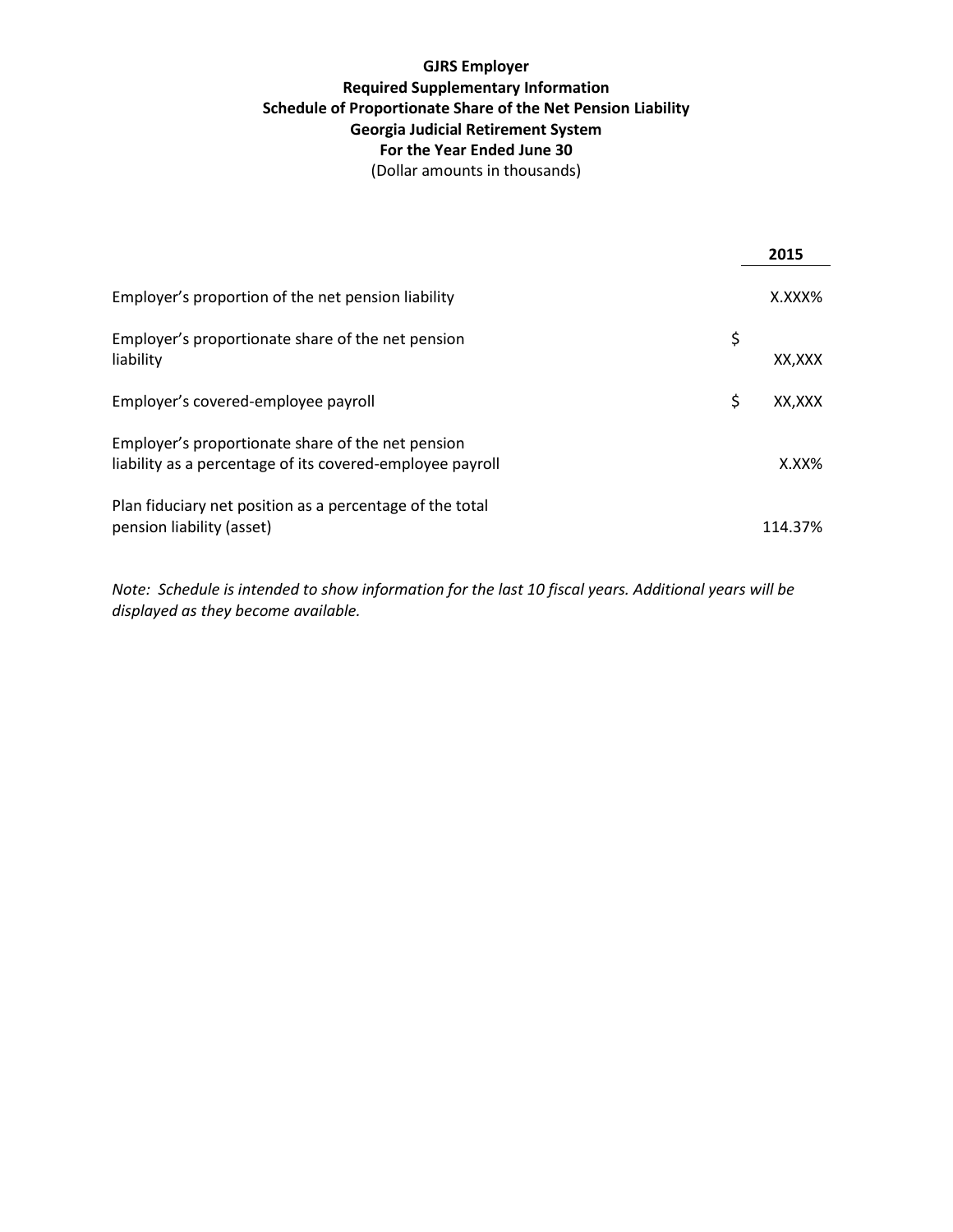GJRS Employer<br>Required Supplementary Information<br>Schedule of Contributions<br>Georgia Judicial Retirement System<br>For the Year Ended June 30<br>(Dollar amounts in thousands) **Required Supplementary Information Georgia Judicial Retirement System (Dollar amounts in thousands) For the Year Ended June 30 Schedule of Contributions GJRS Employer**

|                                                                            | 2015     | 2014     | 2013   | 2012     | 2011     | 2010     | 2009   | 2008    | 2007     | 2006     |
|----------------------------------------------------------------------------|----------|----------|--------|----------|----------|----------|--------|---------|----------|----------|
| Contractually required<br>contribution                                     | XX,XXX   | XX,XXX   | XX,XXX | XX, XXX  | XX,XXX   | XX,XXX   | XX,XXX | XX, XXX | XX,XXX   | xx,xxx   |
| Contributions in relation to the<br>contractually required<br>contribution | xxx,xxx  | XX,XXX   | XX,XXX | XX, XXX  | XX,XXX   | XX,XXX   | XX,XXX | XX, XXX | XX,XXX   | xx,xxx   |
| Contribution deficiency (excess                                            | XX,XXX   | XX,XXX   | XX,XXX | XX, XXX  | XX,XXX   | XX,XXX   | XX,XXX | XX, XXX | XX,XXX   | xx,xxx   |
| Employer's covered-employee<br>payroll                                     | xx,xxx   | XX,XXX   | XX,XXX | XX, XXX  | XX, XXX  | XX,XXX   | XX,XXX | XX, XXX | XX,XXX   | xx,xxx   |
| Contributions as a percentage<br>of covered-employee payroll               | $X.XX\%$ | $X.XX\%$ | X.XX%  | $X.XX\%$ | $X.XX\%$ | $X.XX\%$ | X.XX%  | X.XX%   | $X.XX\%$ | $X.XX\%$ |